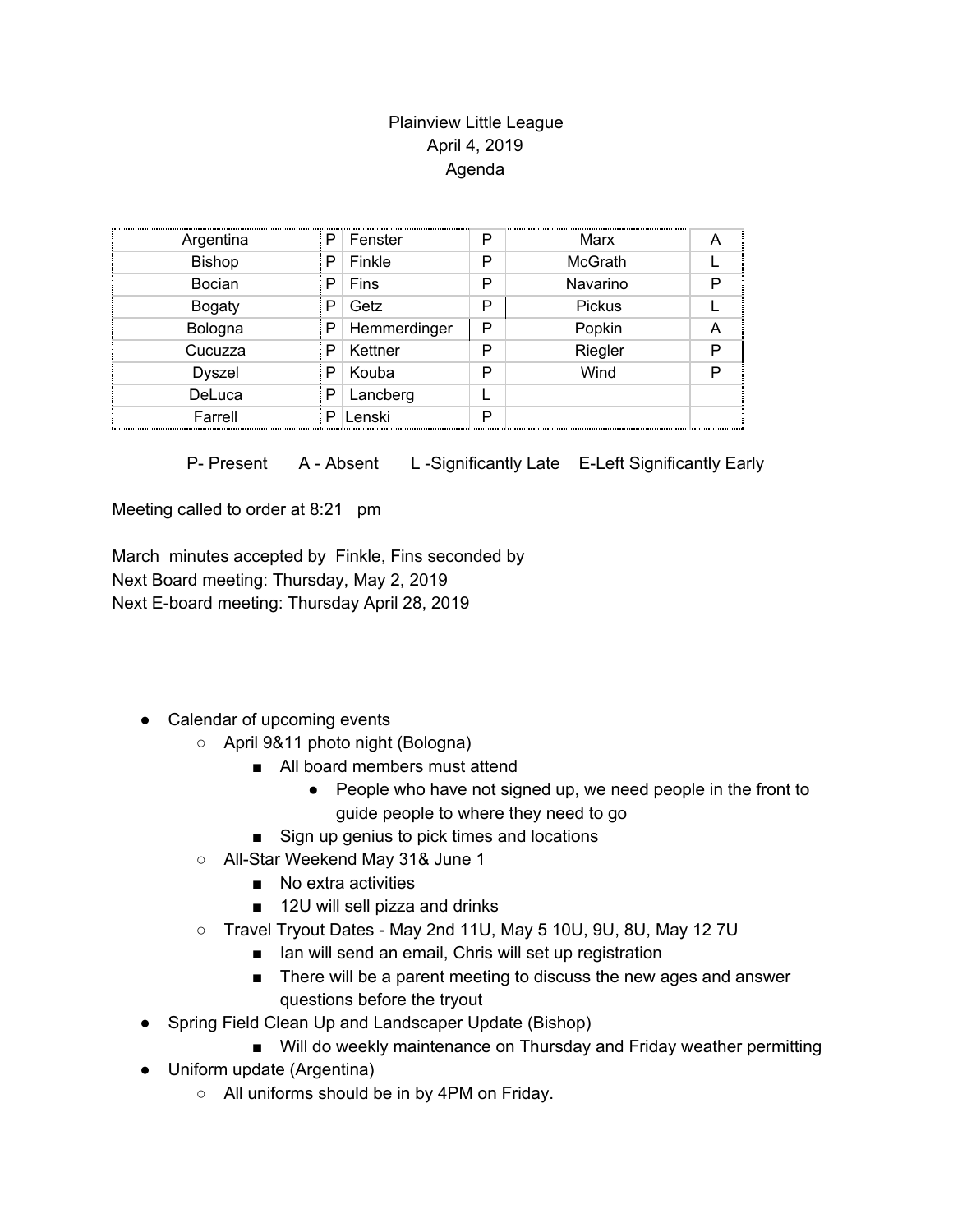- Equipment update (Bishop)
	- Tarp Ken will order it
- Intertown/IM (Wind)
	- Weekend of May 17th. We will send teams from all divisions. A and up.
- Hitters Club for the spring (Argentina)
	- 14, 28, 19 T-ball clinic, rookies 2:30-4, 3-5:30
	- $\circ$  Make up with the kids
- Mouth Guard (Argentina)
	- $\circ$  To sell at photo night, after discussion, it's decided to not sell them at this time.
- Challenger Opening Day (Pickus)
	- Please attend
- Baseball/Softball Opening weekend (Division Director)
	- Majors started off well, everybody should play by the end of the weekend (baseball & softball)
	- Pool field is closed through the 12th. Stacy as adjusted scheduels
- AED training (Bologna)
	- All managers and coaches have been trained with the exception of one. He has until Friday to complete training.
- 12U Cooperstown Team (Kettner)
	- Bounce April 28 6-8
	- Game of Thrones death pool
	- Had a practice it went well, kids are excited
- Status of scheduling (Kouba)
	- April 20th Little League Night
	- April 30th Mr. G invites the coaches
- Email to Lorna about School fields (Wind)
	- Ari, John and Steve will work on this for the next meeting.
- Seniors (Bishop)
	- This will not be happening this season
- Background Checks (Getz)
	- 99% complete
- Final Registration numbers (Cucuzza)
	- 717 down 104 from last year lil hawks and mini hawks may still register
- Residence/Birth Certificate update (Fenster)
	- Will report next month
- Recruiting for Fall Interleague (Wind)
	- This will start as soon as we are through with summer tryouts
- Winter Training Update (Wind/Riegler)
	- Very successful
- Scholarship Committee (Riegler)
	- $\circ$  The scholarship committee will review the essays, and report back next month
- Town update
	- Clubhouse is being painted, but floors, door, and gutters are finished